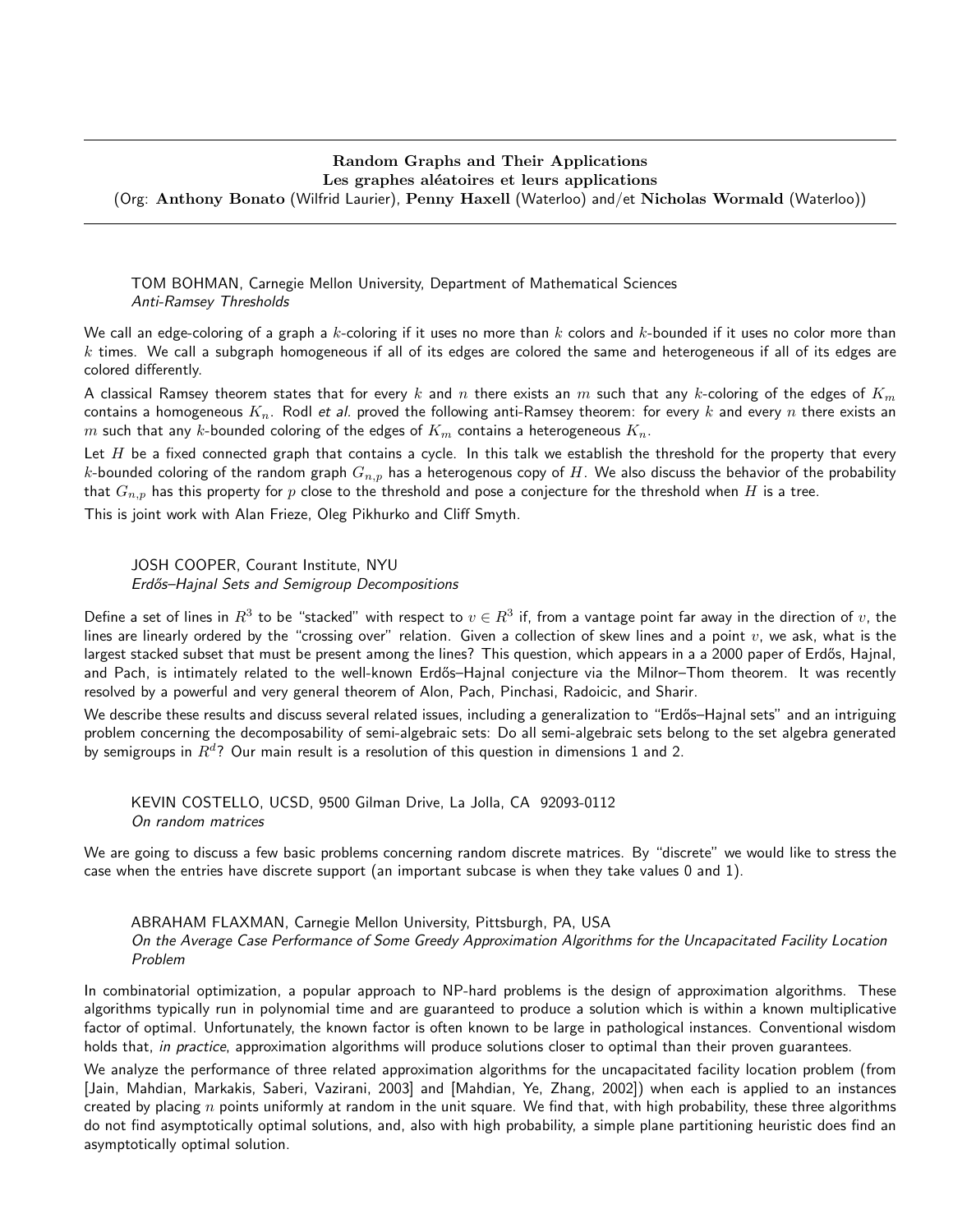ALAN FRIEZE, Carnegie Mellon University Hamilton cycles in 3-out

We consider the existence of Hamilton cycles in the random graph 3-out. In this model, each of the n vertices independently chooses 3 incident edges. We show that with high probability this graph has a Hamilton cycle. The proof relies in part on the analysis of a simple greedy algorithm. We use the differential equation method to model this. Numerical computations with double precision, etc., verify what we need for the outcome of this process. We are currently working on a rigorous global error analysis.

Joint work with Tom Bohman.

DAVID GALVIN, IAS, Einstein Drive, Princeton, NJ 08540, USA Bounding the partition function of spin-systems

Let  $\Lambda=\{\lambda_i:1\le i\le m\}\cup\{\lambda_{ij}:1\le i\le j\le m\}$  be a system of non-negative reals. For any graph  $G$ ,  $\Lambda$  induces a natural probability distribution on  $\{f\colon V(G)\to [m]\}$  in which each such  $f$  is given weight  $\prod_{v\in V(G)}\lambda_{f(v)}\prod_{u,v\in E(G)}\lambda_{f(u)f(v)}$  and is chosen with probability proportional to its weight. (This framework encompasses many familiar statistical physics spin-models such as Potts, Ising and hard-core.)

With Prasad Tetali, we considered the normalizing constant (or partition function) of the above-described distribution, in the case when all  $\lambda_{ij} \in \{0,1\}$ , and we obtained an upper bound that is tight for the class of regular bipartite graphs. Here we use random graphs to extend this work to the case of general non-negative  $\lambda_{ij}$ .

SHLOMO HOORY, University of British Columbia Simple permutations mix well

A naturally occurring question in cryptography is how well the composition of simple permutations drawn from a simple distribution resembles a random permutation. Although such constructions are a common source of security for block ciphers like DES and AES, their mathematical justification (or lack thereof) is troubling.

Motivated by this question, we study the random composition of a small family of  $O(n^3)$  simple permutations on  $\{0,1\}^n.$ Specifically we ask how many randomly selected simple permutations need be composed to yield a permutation that is close to  $k$ -wise independent. We improve on previous results and show that up to a polylogarithmic factor,  $n^2k^2$  compositions of random permutations from this family suffice. In addition, our results give an explicit construction of a degree  $O(n^3)$  Cayley graph of the alternating group of  $2^n$  objects with a spectral gap  $\Omega(1/(n^22^n))$ , which is a substantial improvement over previous constructions.

This question is essentially about the rapid mixing of a certain Markov chain, and the proofs are based on the comparison technique.

JEANNETTE JANSSEN, Dalhousie University, Halifax, Nova Scotia Infinite limits of random graph models for self-organizing networks

Self-organizing networks are real or virtual networks that are formed by the actions of a mulitude of independent agents, who act with only local knowledge of the network. A famous example is the virtual network formed by the pages and hyperlinks of the World Wide Web; other examples include social networks, the Internet, and biological networks such as that modelling the interaction between proteins. It has been observed in various studies that such networks share a number of common graph properties. Moreover, these properties do not fit the traditional  $G(n, p)$  model. In order to explain the occurrence of these characteristics, a number of new random graph models have been proposed. These are mostly based on a stochastic time process, where nodes and edges are added (and removed) at each time step.

A new approach to study these graphs is to study these models by considering the infinite graphs that result when time goes to infinity. In this talk, I will describe this method, and the results obtained from it. Particularly, I will describe a new model that incorporates the idea, coined in the literature, that new nodes "copy" the neighbourhood of an existing node, with some error. Depending on the parameters, the infinite limits of this model will exhibit some form of the property that defines  $R$ , the infinite random graph. I will also discuss some new classes of infinite graphs that arise naturally in this context.

This is joint work with Anthony Bonato.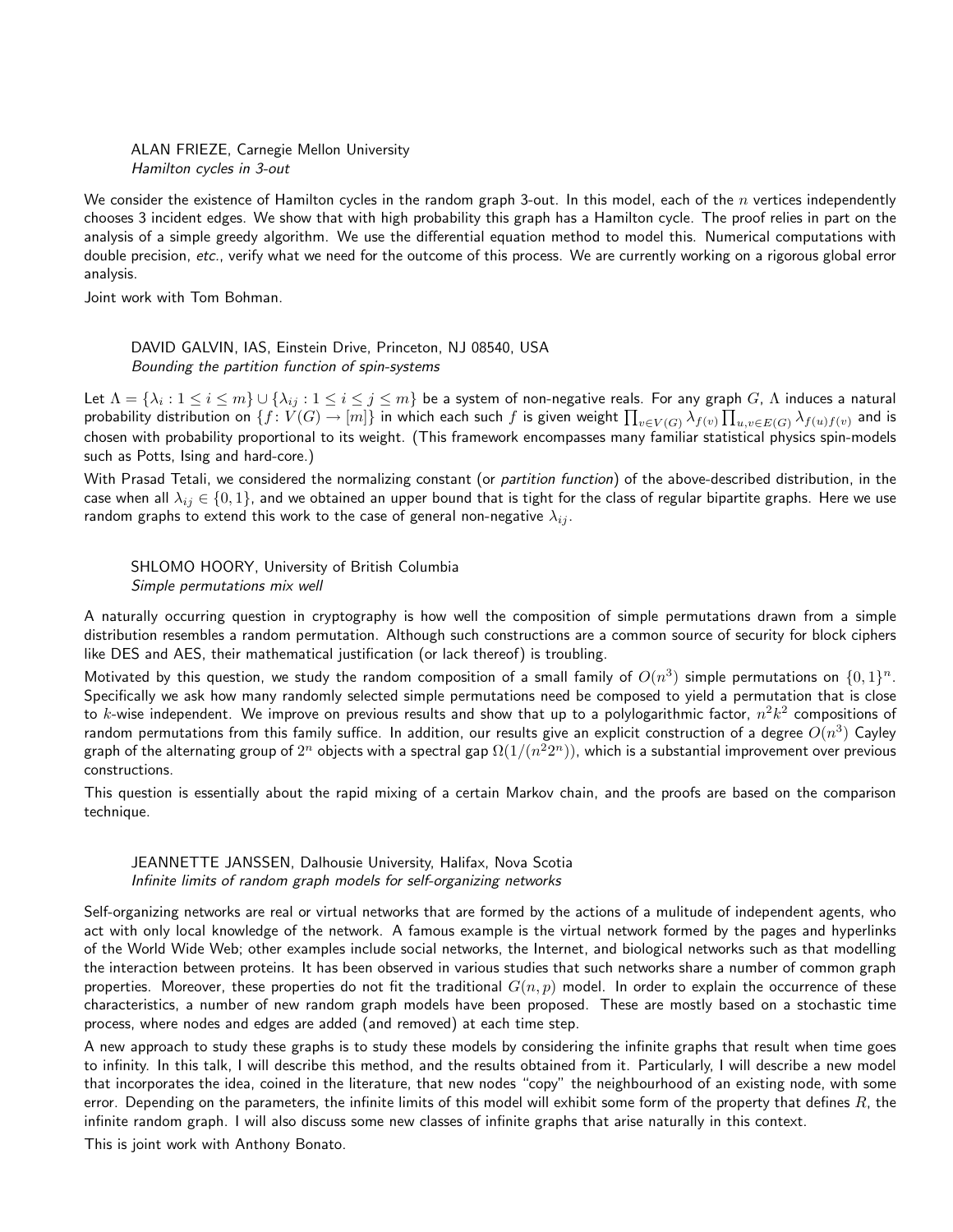JEONG HAN KIM, Microsoft Research Phase Transitions in a random NK landscape Model and a random 3-SAT problem

We analyze the satisfiability problem of a certain random 3-SAT problem in which the appearances of 3-clauses are not independent. The random model is reduced directly from the solubility problem of a random NK landscape model with  $K = 3$ . Proposed by Kauffman, the NK model is one of the most notable mathematical models to study the evolution on a fitness landscape, where a fitness landscape is a function that maps each genetic composition (genotype) to the fitness of the expression (phenotype) of the genetic composition in an environment.

Gao and Culberson introduced a random NK model and pointed out that the solubility problem of the random NK model is equivalent to the satisfiability problem of a certain random 3-SAT problem in which the appearances of 3-clauses are not independent. In this paper, a phase transition phenomenon is found for the random 3-SAT problem. In the course of the analysis, we also introduce a generalized random 2-SAT formula and show its phase transition phenomenon.

Joint work with Sung-Soon Choi and Kyomin Jung.

## MICHAEL MOLLOY, University of Toronto Sharp Thresholds in Random Constraint Satisfaction Problems

We consider a wide family of models for random constraint satisfaction problems. This family includes random k-SAT, random  $k$ -colourability and many other well-studied generalizations. Our goal is to determine precisely which members of this family have sharp thresholds of satisfiability, in the sense (formalized by Friedgut) that the probability of satisfiability drops suddenly from  $1 - o(1)$  to  $o(1)$ . In doing so, we want to understand what sorts of features can cause models to have coarse thresholds rather than sharp ones.

In this talk, I'll report some progress towards this goal. This includes the following:

- (1) A theorem that for any simple connected graph H (on at least 2 vertices), the property "is homomorphic to H" has a sharp threshold iff  $H$  has a triangle.
- (2) A characterization of which models from a natural subfamily (the so-called  $(d, k, t)$ -models) have sharp thresholds.
- (3) Some interesting examples of models which have coarse thresholds.

This is joint work with Hamed Hatami.

PAWEL PRALAT, University of Waterloo, 200 University Ave. W., Waterloo, ON N2L 3G1 Protean graphs

The web may be viewed as a directed graph each of whose vertices corresponds to a static HTML web page, and each of whose arcs corresponds to a hyperlink from one web page to another. Recently there has been considerable interest in using random graphs to model complex real-world networks to gain an insight into their properties.

We propose a new random model of web graph in which the degrees of a vertex depends on its age. We characterize the degree sequence of this model and study its behaviour near the connectivity threshold.

Joint work with Tomasz Luczak.

ROBERT ROBINSON, University of Georgia, Athens, GA Finding Hamilton Cycles in Random Cubic Graphs

We consider the problem of finding a Hamilton cycle in a graph  $G$  drawn at random from the set of labeled cubic graphs of order  $2n$ . In 1996 Frieze et al. showed that with high probability the expected number of independent random 2-factors of  $G$ needed to yield a Hamilton cycle is  $O(n^{5/2})$ .

A more careful analysis reveals that over a class containing almost all cubic graphs (as  $n \to \infty$ ) this expectation is asymptotic to  $Cn^{1/2}$  for a constant  $C=0.56802636\ldots$  . This suggests an algorithm which intuitively should find a Hamilton cycle in time  $O(n^{3/2})$  with high probability. Supporting evidence for such performance is provided by data from experiments carried out by Mei Xue while an M.S. student at The University of Georgia.